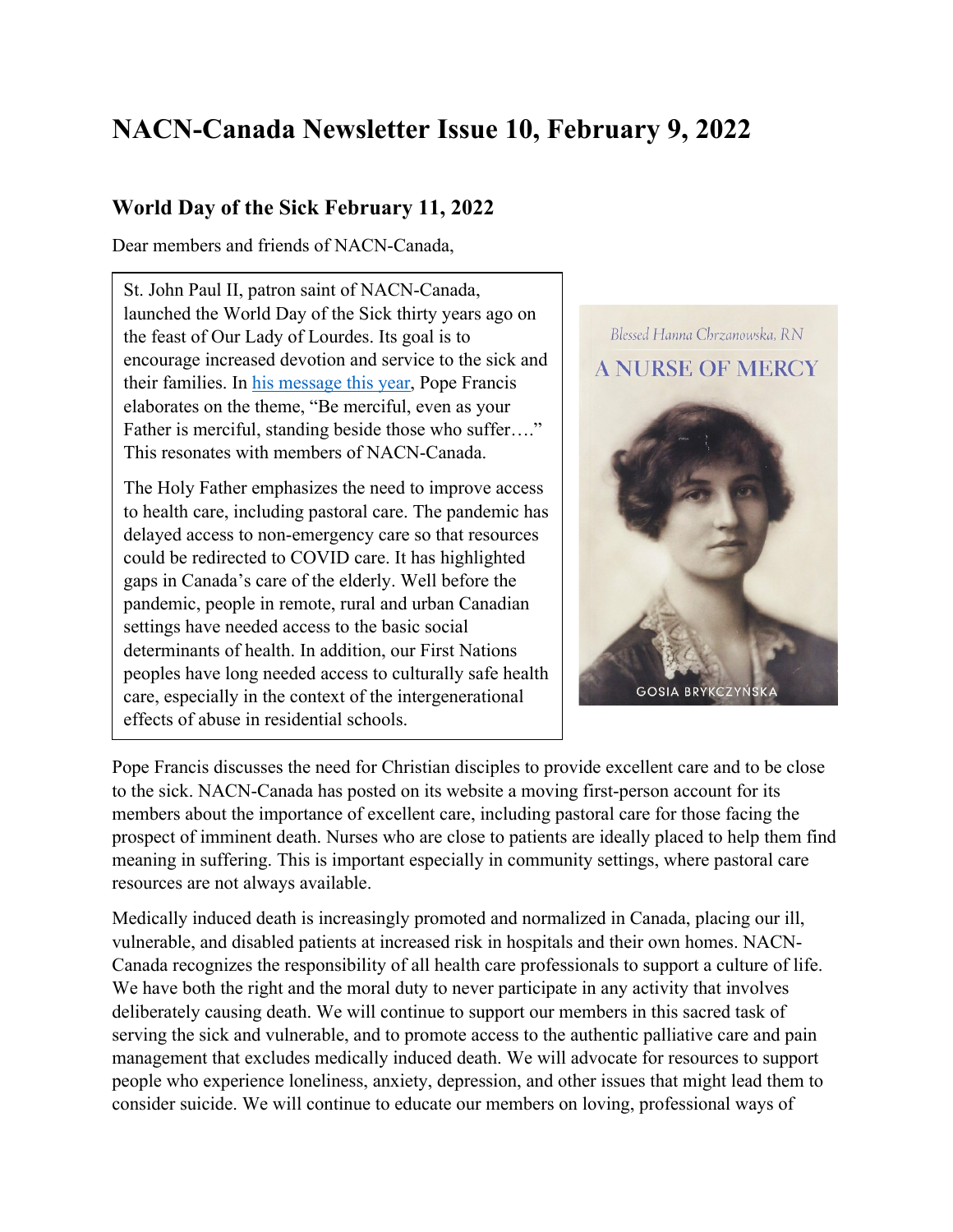responding to requests for medically induced death that promote health, defending their right to refuse to participate in killing their patients. NACN-Canada has a role in teaching civic leaders, the media, and the public about why the culture of death is evil, and why it should not be chosen. Our role involves building up alternatives that encourage people to choose what is morally right.

Finally, NACN-Canada members have an affinity with this year's theme of excellent care and merciful love because we have established a practice of praying the Chaplet of Divine Mercy together on First Fridays at 3 p.m. In addition, we have started to learn about Blessed Hanna Chrzanowska and her examination of conscience for nurses. We intend to explore this document further as we begin a collaboration with the St. Monica Institute. I echo Pope Francis' prayer, through the intercession of Mary, for the sick, their families, and the health care professionals who care for them.

AMcGee

Helen McGee, RN MN President, NACN-Canada

For further information on Blessed Hanna Chrzanowska:

https://www.thedivinemercy.org/articles/blessed-hanna-chrzanowska-nurse-mercy

### **MRSA: A Personal Case Study** Go to catholicnurses.ca All Members page to view

Postscript: This presentation was recorded at an AORN Conference in Atlanta, Ga in March of 2019. In December of 2020 the sinus tract that had remained open and weeping since July of 2018 dramatically changed. What had been a benign and recessed wound became bulbous and painful. After 4,000 plus sterile 4x4's, this precipitated a revision to the revision. The preoperative appointment with the Surgeon included a discussion about the prosthetic stem. The X-Ray showed no change over the last year and the stem appeared solid and stable. To remove the stem would, in all probability, have required breaking the femur. When I asked what the potential to be MRSA "free" was if we did a total revision including the stem, his response was 25%. So, on February 5th of 2021 a partial revision was done. The Surgeon replaced the Ball and the Cup Liner, excised the sinus tract, did a heavy I&D and placed antibiotic beads. After 4 days of Hospitalization I was released on a PIC line Rx (Vancomycin) for eight weeks with home nursing and PT. The only medication I'm currently on is Oral Antibiotic (DoxyCycline) and Tylenol as needed. I have resumed full activity including weight training 5-6 times per week and golfing when the weather of central Ohio permits.

I appreciate any and all feedback. My personal email is below:

wgschmelzer@gmail.com

God Bless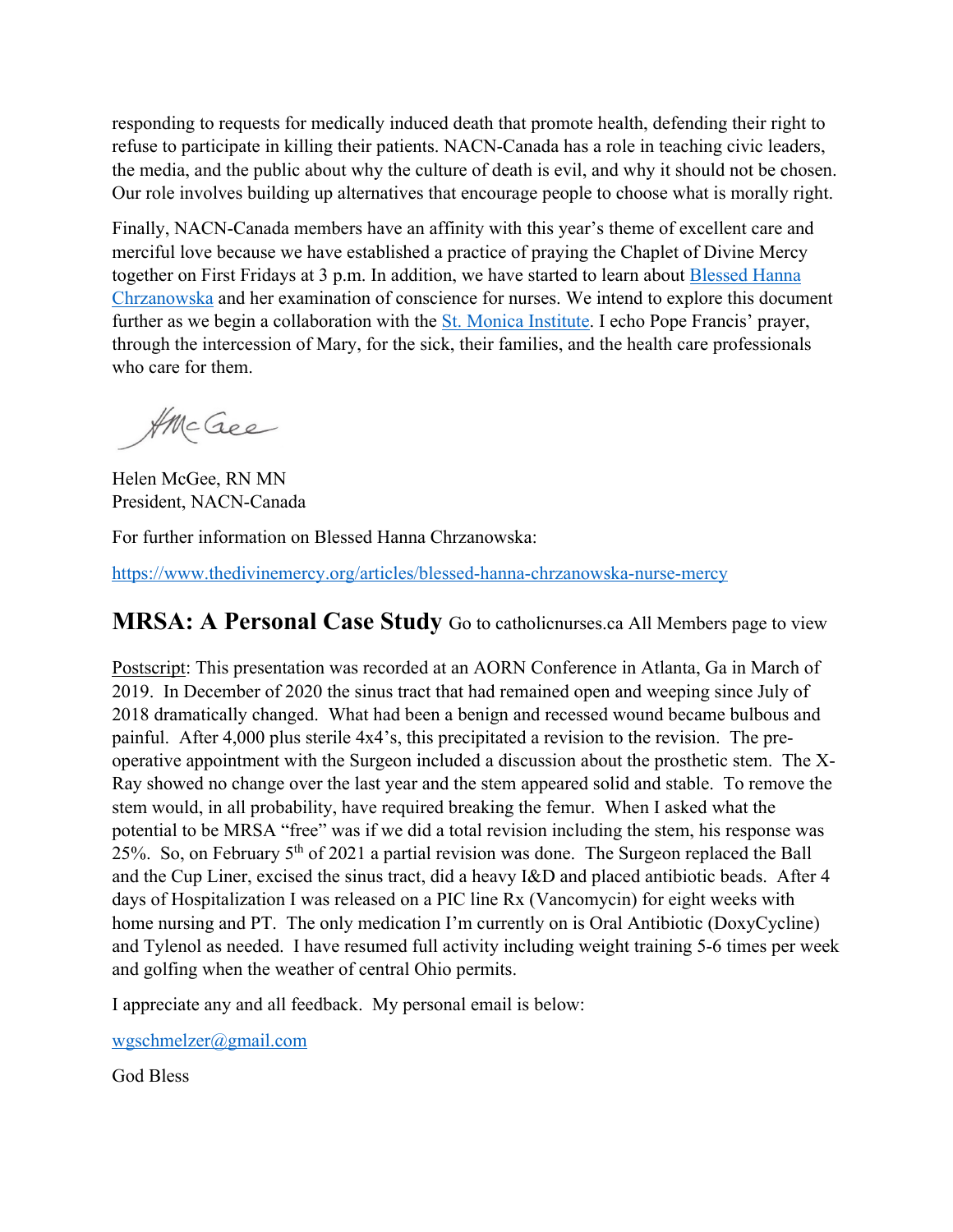## **Kelly Block's Bill C-230 introduced in Parliament on Feb. 4, 2022**

https://www.parl.ca/DocumentViewer/en/44-1/bill/C-230/first-reading

February 9, 2022

National Association of Catholic Nurses-Canada P.O. Box 19525, 55 Bloor St. West, Toronto ON M4W 3T9 nacncanada.boardcontact@gmail.com

The Honourable Kelly Block, P.C., M.P. House of Commons, Ottawa ON K1A 0A6 Kelly.block@parl.gc.ca

Dear Ms. Block,

Thank you for sponsoring Bill C-230, An Act to amend the Criminal Code (intimidation of health care professionals), also known as the Protection of Freedom of Conscience Act.

You have the full support of our organization, which launched in 2018. The group formed in response to the Carter decision, when it became clear that our ill, vulnerable patients were increasingly at risk as medically induced death was promoted and normalized in Canada. We are affiliated with an international group of Catholic nurses known as CICIAMS.

We will encourage our members to write to you individually and to sign any petition that you recommend on this topic. Please let us know any other ways that we might help you as Bill C-230 progresses in the legislative process.

Thank you for your active involvement in this important issue.

AMcGee

Helen McGee, RN MN President, National Association of Catholic Nurses – Canada